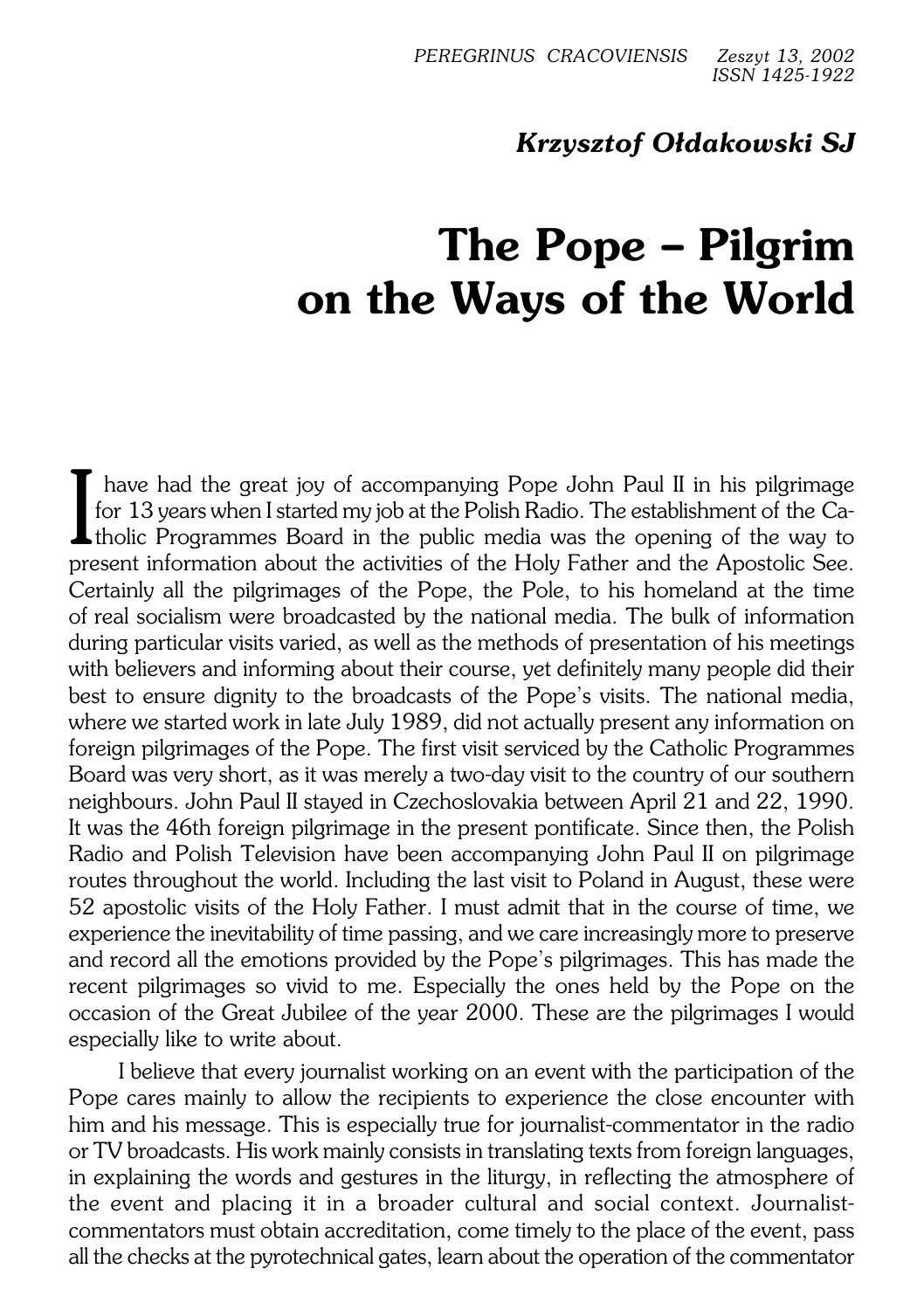box, find out as much as possible about the course of the event, and acquire the texts of speeches to be delivered by politicians and church authorities. It happens increasingly often that we are not present at the place of the event at all, but we comment on it from the press centre or the radio or TV station. We often comment on the event with the participation of the Pope without actually having any direct contact with him. We have worked on many pilgrimages without directly seeing the Holy Father even once. Personal experience during the pilgrimage becomes less important, although sometimes it takes over and makes us speechless. This happened during the broadcast of an evening prayer during the World Youth Day in Częstochowa, when an heroic girl from Africa rushed towards the Pope up the stairs separating her from the throne, which surprised the security. She was stopped at the last moment. There was an immense silence on the square; everyone waited for the Pope to react, and he made a delicate movement with his hand, showing theAfrican to come forth. With tears in her eyes, the girl rushed into the Pope's arms. I did not know what to say; I was so moved and was absolutely speechless. A similar thing happened to me during the Pope's Meeting with European Youth in Loreto in September 1995. The war was taking place on the other side of the Adriatic Sea. Wehad a transmission from Sarajevo, where a TV studio was improvised in a bunker, where young people talked to the Pope about their war drama. When they sang: "Lord, look at Sarajevo", everyone together with the Pope cried, and I also could not say a word for a few minutes. These seemed to be the two strongest emotions which made me speechless, although usually we managed to broadcast without major problems, unless the technology failed. Then we had to use the phone.

The most important aspect of every pilgrimage of the Pope is prayer. During every pilgrimage the Holy Father prays both individually and together with the others. This was especially visible during the Jubilee pilgrimage to the Holy Land, which was a religious journey along the history of salvation: from the Nebo Mount through Jesus' birthday place in Bethlehem to Jerusalem – the place of His suffering, death and resurrection. For me, the greatest experience were the moments of Holy Father's individual prayer at the Cave of the Birth, at the Basilica of the Lord's Tomb and of the prayer at the Wawel Cathedral during the last Pilgrimage to Poland, in August 2002. It does not often happen that the image alone spoke on TV andwith such an intensity. The Pope, blinded with spotlights, exposed to microphones and camera lenses, seems to be in another world. Contemplation is a way of living for him, which cannot be infringed from the outside. I acted as commentator during the above broadcasts and I must admit that I felt some pressure to break the silence and say something at last. I felt that the behaviour of the Pope was not compatible with television standards, where something has to happen all the time in order not to discourage the viewers. It turns out that silence may say a lot and deny all the usual TV rules.

The Pope's prayer joins people of various religions and denominations. The double pilgrimage of the Holy Father to Assisi in the intention of peace shows that the Pope has the great gift to join people in prayer forming a trustful look in one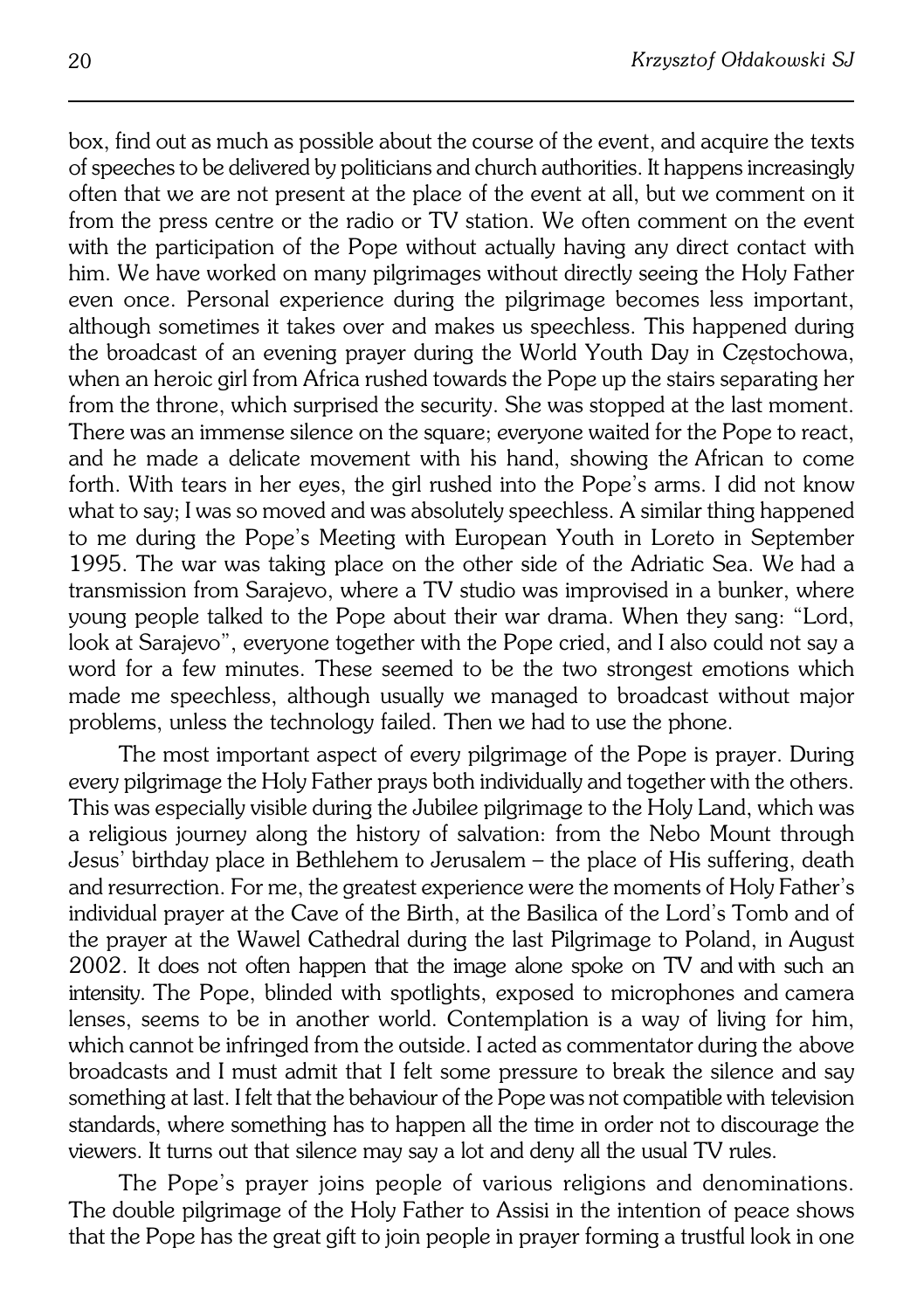direction. Without blurring the differences, and with respect for everyone's identity, John Paul II can meet other people on the grounds of religious experience. Let us remind the presence of the Holy Father at the Wailing Wall in Jerusalem and in the mosque of the Umayyad in Damascus. In those symbolic places for Muslim and Jewish believers, the Pope managed to respect each of the religions, discovering what is honourable and true in them, and remaining himself at the same time. During all these years of his pontificate, I have noticed that the homilies of the Holy Father have become increasingly personal. The Pope speaks in view of his own experience. It is as if the pilgrimage became a method for reading the secret of life. In his very personal Letter about Pilgrimages to places related to the History of Salvation, the Pope writes: "Passing in the spirit of prayer from one place or town to another, across the space specially marked with God's action, not only helps us to live our life as ajourney, but reveals to us the plastic image of God who precedes us and walks before us, who himself undertook the journey along the ways of man and does not look at us from above, but has become our travelling companion." During the Pilgrimage to the Holy Land we have been led to the very heart of the Gospel. We followed the Pope along the traces of Lord Jesus, who is with us always, as the Pope said spontaneously to children taking their first communion in Amman: "Jesus is your best friend". In Bethlehem John Paul II said: "The joy announced by the Angel is not a thing of the past. It is a joy of today, today of the eternal salvation of the Lord which covers all times: the past, the present and the future. In this place there is always the Birth of the Lord, each day is the Lord's Birth in a Christian heart. Each day we are called to proclaim the message from Bethlehem to the world."

I think that often with his words and personal testimony, the Pope launches aparticular mechanism of thinking about the future. This is how I understand the visit of the Holy Father at the University Campus in Kraków, where the site of work camp from the times of World War II is replaced with the network of modern science centres. The newly built library of the Pontifical Academy of Theology is a sign that the Church wishes to participate in the general education of future generations. The Pope's pilgrimage to the Holy Land was an opportunity for the conflicting parties to enter the way of peace. During the memorable meeting at the Notre Dame Institute it was clear that the representative of the Jews, Rabbi Meir Lau, spoke to his own people; also the Palestinian Minister of Justice, judge Al.−Tamimi, spoke to his own people; yet the Pope actually spoke to both. He reminded then that each monotheist religions is ruled by the principle: "Do to others what you want to be done to you; the authentic religion knows no exclusion, discrimination, hatred and competition, violence and conflict. Religion cannot become a pretext to justify violence, especially when religious identity corresponds with ethnic and national identity. Religion and peace go together." During the Jubilee Pilgrimage it was evident that the Pope walked on the 'mined' area. Still, he was capable of talking to the Jews and Palestinians in such a way that both nations felt important and honoured. The Holy Father was a prophet during this pilgrimage, not only through solving current problems, but through showing a future vision of life in this area of the world. It was aclear statement that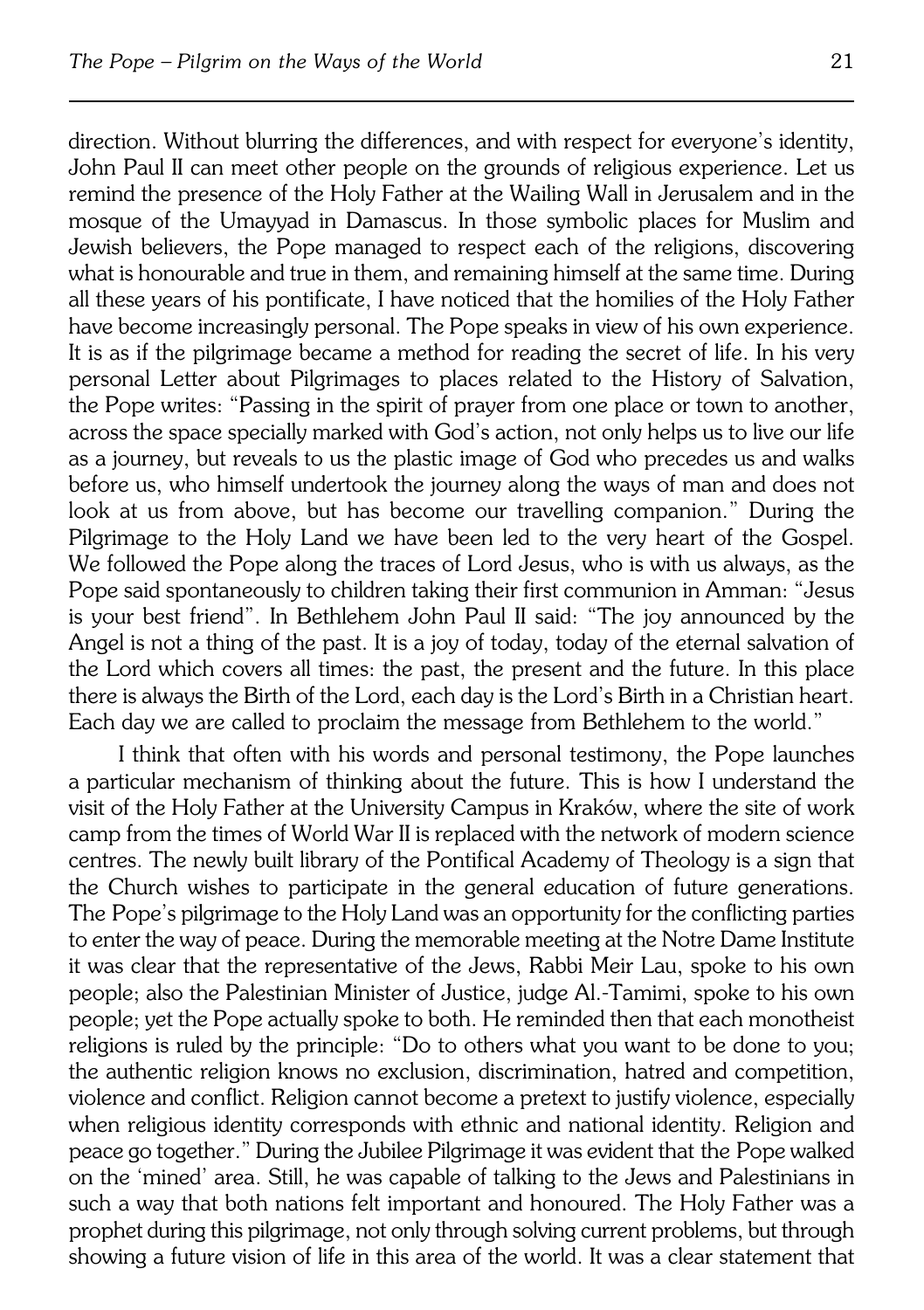only the dialogue and patient negotiations may lead to sustainable peace. It is a pity that we can remember that atmosphere created with such an effort only to be efficiently destroyed by politicians seeking to achieve their goals.

The Pope's pilgrimages reveal to me a certain special image of human life. The Pope never imposes anything external; he rather attempts to show the proposal of the Gospel on the example of his own life. Young people invited to the World Meetings feel that they can trust the Pope, as his recipes for happy and successful life are a testimony to the truth about man and love of God. I clearly remember the meeting in Toronto, when the Pope reminded the young: "Do not wait to become old to enter the way of sanctity. Sanctity is always young, as eternal is the love of God. Pass everyone the beauty of the contact with God, which gives the meaning to your life. By searching for justice and by promoting peace in your brotherly devotion, let no one be better than you are!" The faith at the grounds of all actions makes the Pope undertake impossible tasks and makes him fearless. John Paul II poses the fundamental questions touching the human heart, he wishes to go down to the very centre of the human ego. While addressing the youth gathered at the Eurasian University in Astan when answering the question about the meaning of life and human destiny, he said: "You are the thought of God, you are the beat of God's Heart. It is as if to say that in some aspect you have the infinite value, that God cares about you in your unique individuality." I have never heard a more profound definition about who aman is.

This affirmation of human life is especially meaningful when during each pilgrimage we hear the words: "Do not fear, do not become discouraged, God is with you!" The Pope speaks clearly about the sources of this fear: he points to sin, passing and death. He does not avoid these fundamental human problems, but speaks openly about them, pointing to Jesus Christ as the basic medicine to all human fears. It was so at the memorable Saturday meeting at the window during the last pilgrimage to Poland.

The Holy Father stands before us as a modest and suffering Servant to Jesus Christ; perhaps he speaks to us more with his suffering than when he moved us with his great actor's voice; he is nothing like the image of a victorious and proud monarch of the Vatican state, he addresses everyone with love, he appeals to all good people for harmony, forgiveness and building the unity of the divided Church. At the seat of the Orthodox Archbishop of Athens, Chrystodulos, in reply to a long list of claims and accusations of Catholics, the Holy Father presented a warm speech, full of Christian love, in which he asked God to forgive the sins of the Catholic Church done in the past by 'action and negligence' towards our Orthodox brothers and sisters; this especially referred to crusades with the siege of Constantinople in 1204.

The Pope stresses and restores the identity of Christian tradition and the national identity. In Syria, during his pilgrimage following the routes of St. Paul, he stressed that the Syrian Christians are descendants of those whom the Apostle of the Nations wanted to take with himself to Jerusalem. They are the heirs to the first generation of Christians. They can be proud of their tradition. Myrosław Marynowicz – Vice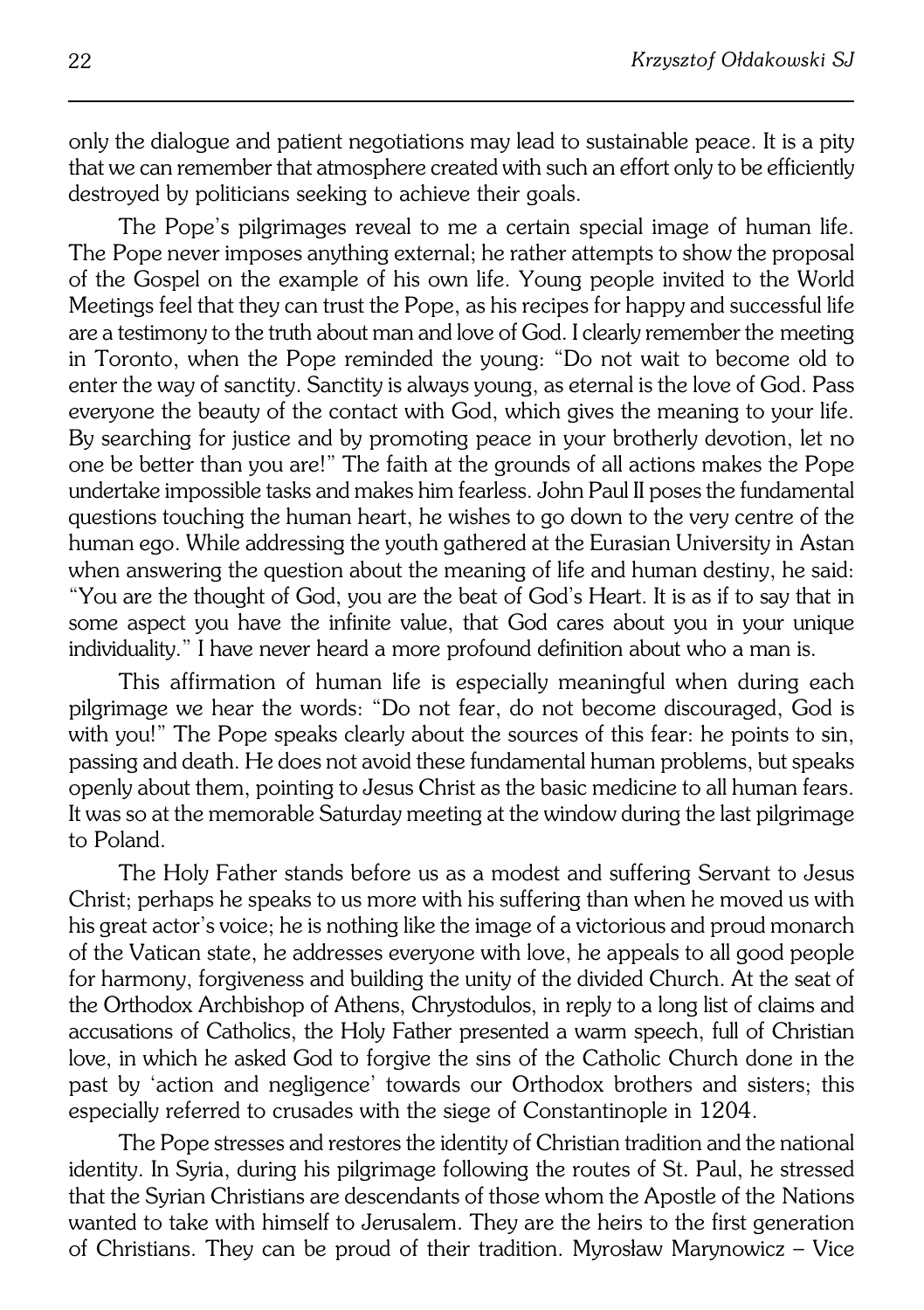Rector of Academy of Theology in Lvov noticed that the "clear and pure Ukrainian language spoken by the Pope was an extraordinary and unexpected event. This depreciated language avoided by many deputies in the Highest Council was spoken freely by a person of an international rank – and thus what human weakness tried to disgrace has been dignified." John Paul II visits all countries as his beloved countries.

The Pope looks into the future. During his pilgrimage to Ukraine, while addressing the Poles and the Ukrainians he said: "It is time to abandon the painful past! Christians of both nations must go together in the name of the only Christ, towards the only Father, guided by the Holy Spirit, who is the source and the principle ofunity." The past is to be left to the Lord.

The Pope restores hope to people. During his pilgrimage in June 2001 theUkrainian nation could feel that they have value as themselves, and they are not just a"springboard" in the acquisition of new lands for the Lord, such as "the proud heart of Moscow". One of Ukrainian journalists said that "no one in history has said within just five days so much about Ukraine as John Paul II"

A lesson of practical ecumenism was given to us during the pilgrimage to Armenia, where the Pope stayed for just a few days at the seat of the Catholicos of all Armenians, Karekin II. The Holy Father himself reminded that Christians cannot stand against Christians, and never again the Church against the Church! We should go together, hand in hand, to make the world of the 21st century and new millennium believe. During the Holy Mass in Echmiadzin, John Paul II said: "The only possible competition between the disciples of Christ is such: who is capable of showing more love!" The pilgrimages of the Pope reveal that ecumenism cannot be atask for specialists, but that it must become a way of life for the Christian of the  $21<sup>st</sup>$  century. The Pope teaches us passion, trying to plant this desire to learn about others and to take common charity and educational work. The example of the Pope will not change much, however, if Christians do not follow him in this approach towards the religious brothers of other denominations which are our sister−churches.

The pilgrimages of the Pope are a great testimony to building a community around universal values. After the events of September 11, 2001 many people discouraged the Pope from travelling to the heart of Central Asia, to Kazakhstan, a country where the majority of inhabitants are Muslim. The Holy Father, however, considered what happened in New York and Washington as an even greater urge to travel to pray for world peace, and testify together with the Muslims to a different image of Islam. Let us remember the words added at the last moment in his thoughts preceding the prayer *Angelus Domini*: "I address you all, both Christians and believers of other religions with an appeal to work together so as to build a world without violence, a world that loves life and which develops in justice and solidarity. Wecannot allow the things that happened to lead to making the divisions greater. Religion can never serve as justification of a conflict." During his pilgrimage to Poland in August, the Holy Father as if fulfilled this prayer by devoting the world to the Divine Mercy: "In all continents, from the depth of human suffering, there seems to rise thecall for